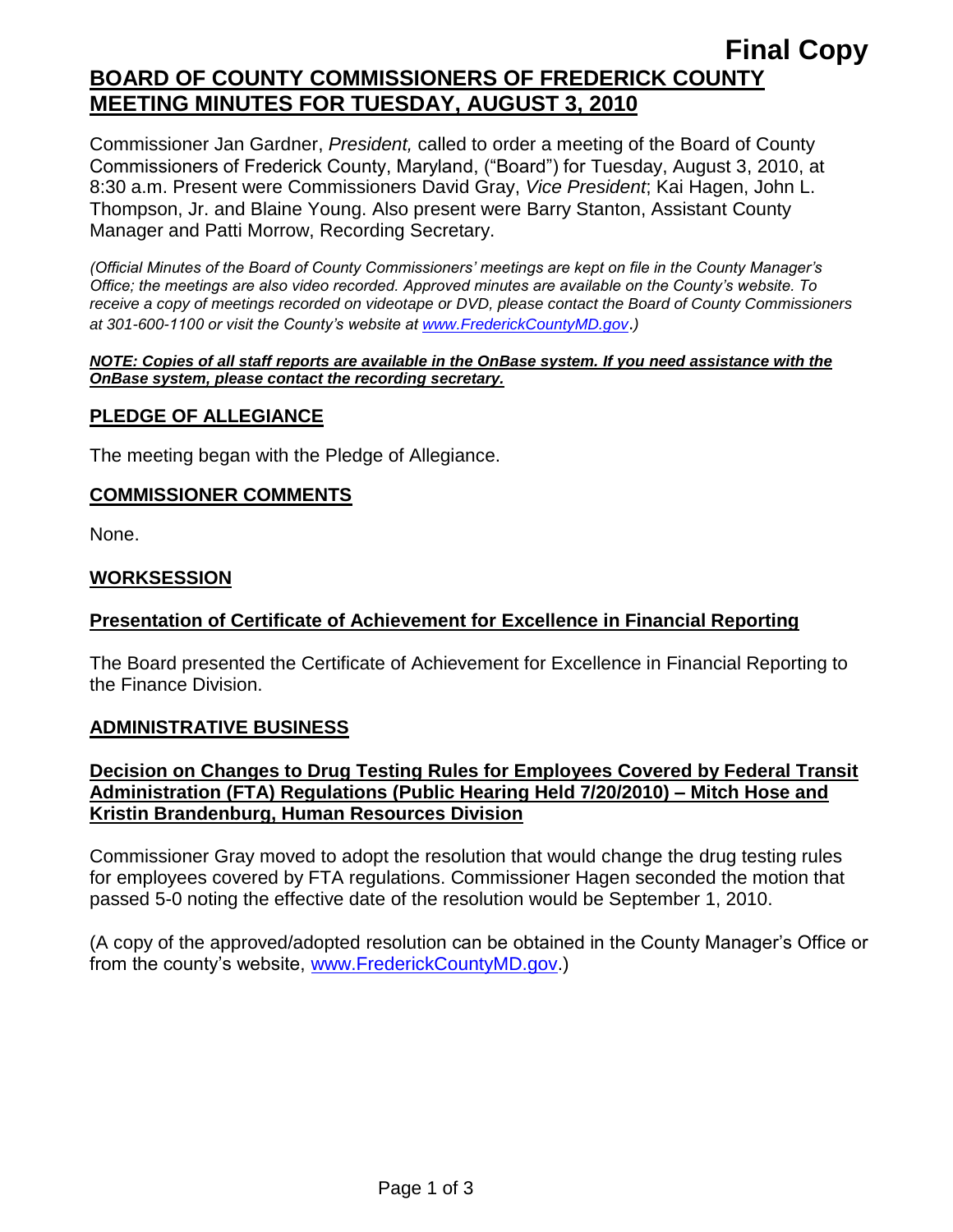# **Final Copy BOARD OF COUNTY COMMISSIONERS OF FREDERICK COUNTY MEETING MINUTES FOR TUESDAY, AUGUST 3, 2010**

# **Amending Resolution Regarding the Urbana Community Development Authority (CDA) – Jim Cumbie, Esquire, Venable LLP (County Bond Counsel) and John Kroll, Finance Division**

Mr. Cumbie and Mr. Kroll presented the proposed amending resolution regarding the Urbana CDA.

Commissioner Gray moved to approve the resolution that would clarify the terms of issuance of previously authorized bonds for the Urbana CDA. Commissioner Hagen seconded the motion that passed 4-1 with Commissioner Thompson opposed.

(A copy of the approved/adopted resolution can be obtained in the County Manager's Office or from the county's website, [www.FrederickCountyMD.gov.](http://www.frederickcountymd.gov/))

# **WORKSESSION**

# **FY 2011 Maryland Agricultural Land Preservation Fund (MALPF) Easement Acquisition Program – Tim Blaser and Anne Bradley, Planning Division**

Mr. Blaser and Ms. Bradley briefed the Board on the 21 applications received for the FY 2011 MALPF easement acquisition program. It was indicated there were seven (7) applications that have current critical farm options.

There were no public comments.

Commissioner Gray moved to forward the top five ranked properties and the ninth and eleventh ranked properties to public hearing and to MALPF for appraisals. Commissioner Hagen seconded the motion that passed 4-1 with Commissioner Young opposed.

# **Restricted Use of Mobile Communications Devices While Driving – Mike Beard, Finance Division**

Mr. Beard presented a proposed policy restricting employee use of mobile communication devices while driving.

Comments were heard from: Austin Abraham, Management Services Division; Gary Hessong, Bob Ensor and Rick Masser, Permitting and Development Review Division; and Paul Dial, Parks and Recreation Division.

There were no public comments.

Staff was directed to bring back to the Board a revised policy for their consideration.